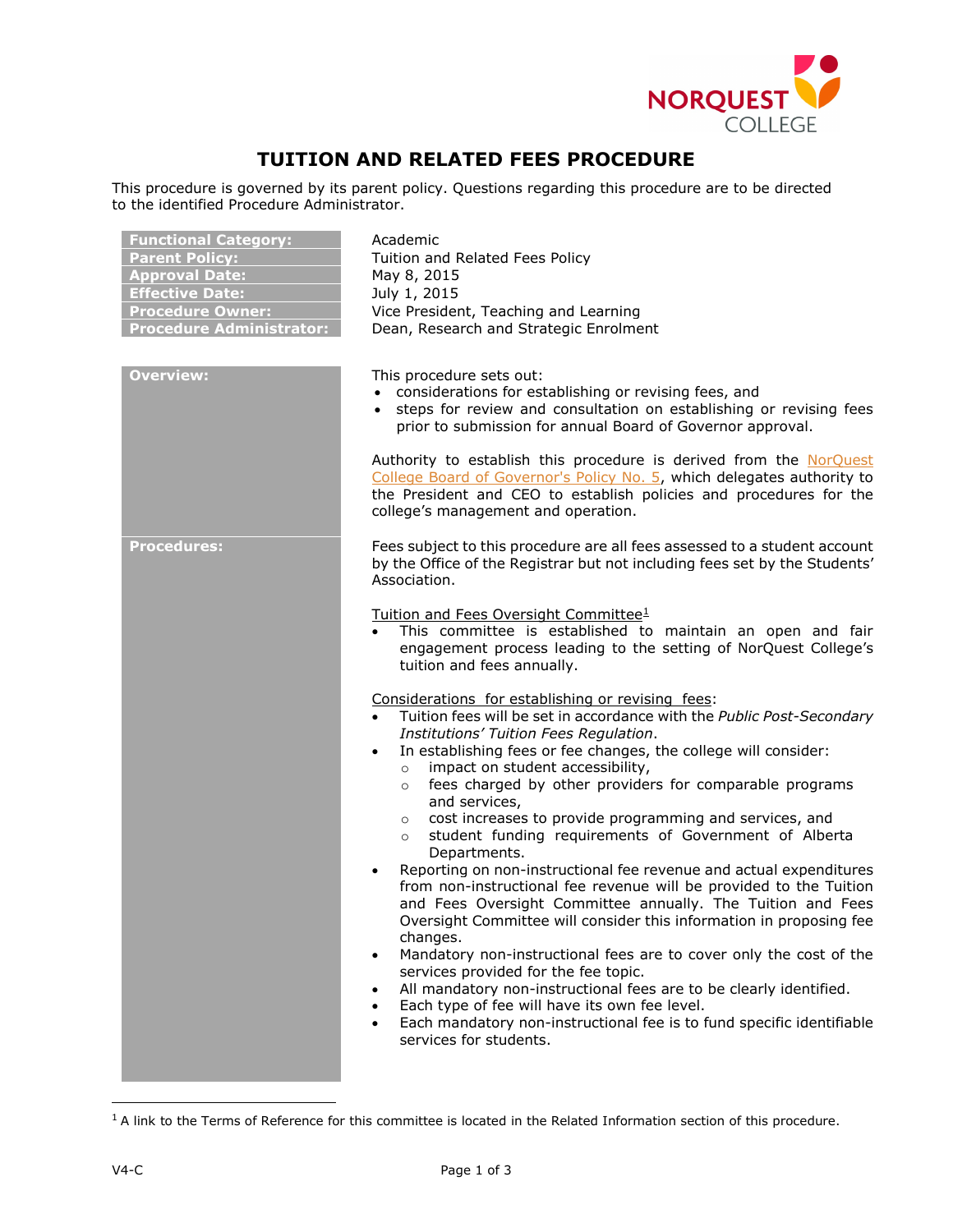

## **Transparency**

- This procedure and its parent policy will be published on the college public website.
- The annual tuition and fee schedule will be published annually on the NorQuest College website, and clearly identify all fees that are assessed to the student account.
- Descriptions of approved fees will be published annually in the NorQuest College calendar and website.
- Where a new mandatory non-instructional fee is being introduced, the objective of the services to be provided by that fee will be clearly displayed and pro-actively communicated to students, faculty, and staff.

Consultation Considerations:

- Consultation process timelines must support achieving the college budget process completion and approval deadlines.
- The Tuition and Fees Oversight Committee will facilitate consultation between administration, students and faculty.
- Consultation with students and faculty on tuition and related fees will occur annually through the NorQuest College Students' Association (Students' Association) and Academic Council.
- The Students' Association and Academic Council will be advised in advance of consultation meeting dates.
- Consultation with students on determination of instructional and non-instructional fees will take place prior to any Board of Governor approval.
- Academic Council must recommend for approval the tuition and fees to the Board of Governors through the President and CEO.
- Information on the determination of costs associated with the services for which fees are levied will be provided during the consultation process.
- Consultations do not address fees controlled by the Students' Association or fees provided by a third party such as transit passes.
	- Feedback resulting from consultation activities will be collected:
	- $\circ$  at the consultation meetings, and<br> $\circ$  for a period of one week following
	- for a period of one week following the consultation meeting.
- A response to questions raised will be provided in a timely manner.

## Consultation and Approval Steps:

• October/November:

- o Consultation with Senior Leaders to obtain non-instructional fee increases or changes, rationale for changes, and feedback on anticipated tuition fee increases.
- o Consultation with the Students' Association and Academic Council to inform of: anticipated tuition fee increases for a 4-year period, non-instructional fee increases or changes, rationale for the changes, and to obtain feedback.
- December:
	- o Tuition and Oversight Committee recommends draft tuition and fees to Executive Committee
	- o Draft tuition and related fees are submitted to Government of Alberta
- January/February:
	- o Final consultation with Students' Association to review the final recommendation on fees and seek agreement on fee amounts.